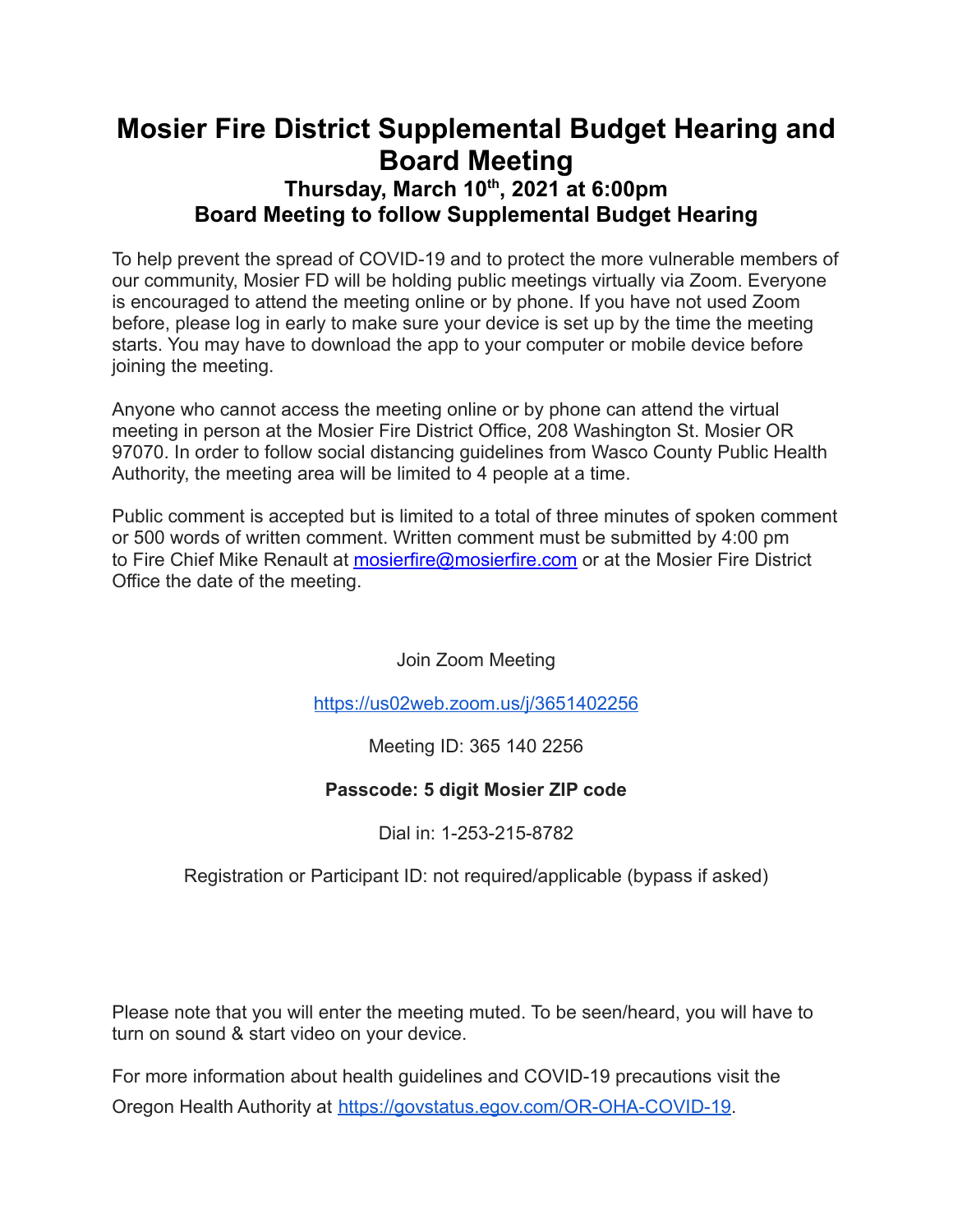# **Mosier Fire District Supplemental Budget Hearing and Regular Board Meeting**

**Thursday, March 10 th , 2021 at 6:00pm Held as a Zoom meeting**

## **Agenda**

**Call Supplemental Budget Hearing to order Agenda additions or corrections Comments from the public**

#### **Business:**

- 1. Adopting a Supplemental Budget Evans
	- a. Reallocate \$35,000 for brush engine purchase
	- b. SAFER extension/amendment

#### **Adjournment of Supplemental Budget Hearing**

**-----**

**Call Regular Board Meeting to order**

**Agenda additions or corrections**

**Comments from the public**

**Consent agenda**

#### **Business:**

- 1. Update on Business Oregon loan application Evans
- 2. JUF ownership/lease draft review Evans
- 3. SAFER update Goter
- 4. Stipend policy Goter
- 5. Chief's report Chief Renault
- 6. Volunteer report
- 7. Committee reports
- 8. Correspondence

#### **Comments from the public**